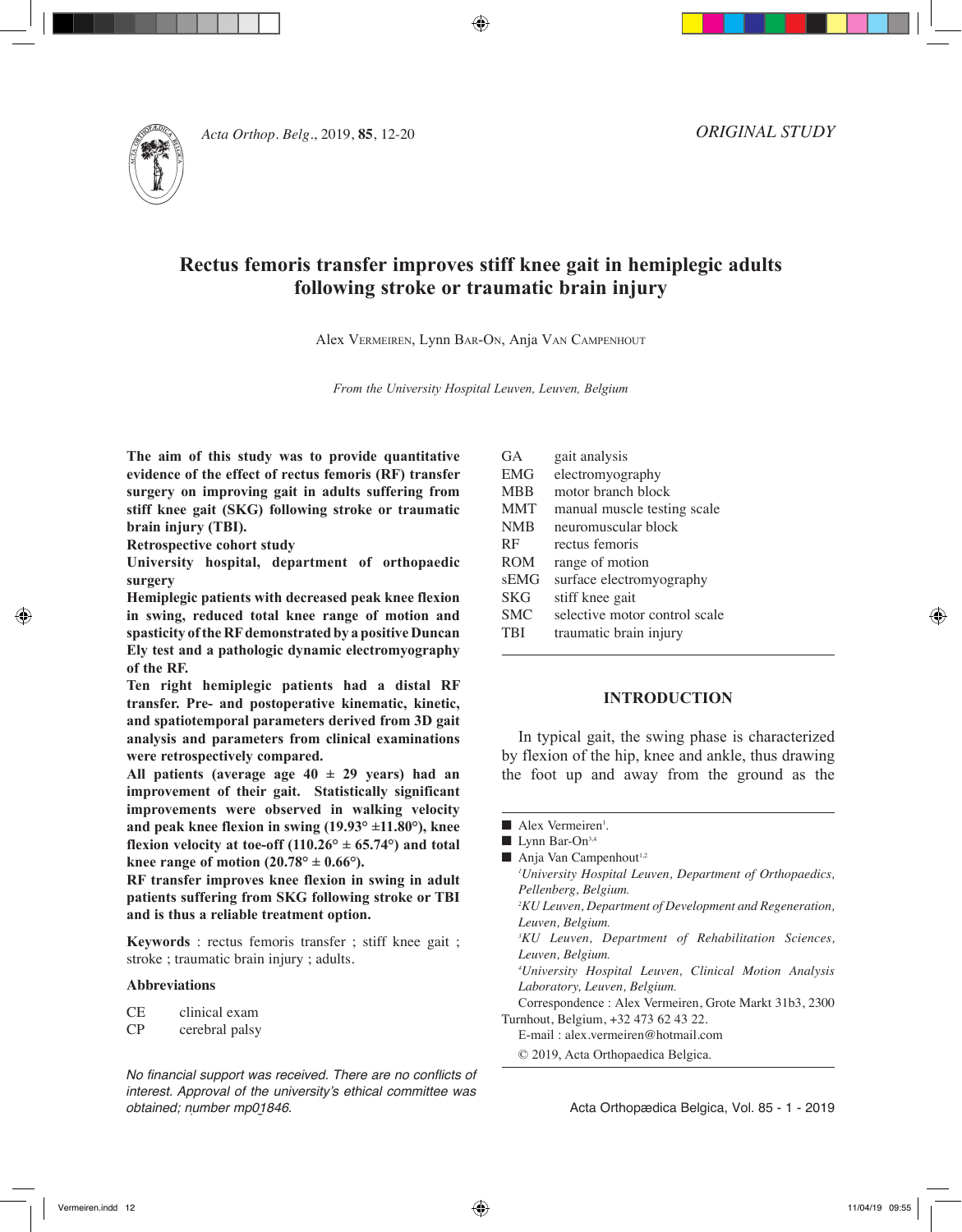limb moves forward. Knee flexion is especially important for foot clearance as without sufficient knee flexion in swing phase, the foot of the swinging limb will strike the ground causing the person to trip and possibly fall *(13)*. This gait pattern with insufficient knee flexion in swing phase is referred to as stiff knee gait (SKG) and was first described by Sutherland and Davids in 1993 *(16)*. SKG is often observed in patients with upper motor neuron lesions such as cerebral palsy (CP) *(21)* and also after brain lesions acquired later in life such as stroke or traumatic brain injury (TBI) *(1)*. The aetiology of SKG in patients with acquired brain damage can be diverse. It can be due to increased activity of the rectus femoris (RF) and sometimes also of the vastus muscles, decreased peak hip flexion due to weakness of hip flexors, decreased ankle plantar flexion moment or inadequate push-off due to weakness of plantar flexors *(1,18)*.Often, the primary cause of SKG is overactivity or spasticity of the RF muscle *(12)*. The RF is normally activated during the transition from stance to swing phase to initiate hip flexion and to control knee flexion *(13)*. After brain damage however, it can be overactive leading to excessive prolonged contraction during swing phase and loss of knee flexion. Consequently, patients with SKG often try to compensate for the inadequate foot clearance with ipsilateral hip circumduction and pelvic elevation, or with contralateral hip hiking. In CP, various non-invasive and invasive interventions for managing SKG have been described, with distal RF transfer to one of the hamstring tendons being the current standard surgical treatment *(12,17,19)*. The goal of this surgery is to eliminate the prolonged extending action of the spastic RF muscle during swing phase and to improve knee flexion, thus reducing the need for compensatory mechanisms. Performing a transfer of the distal part preserves the proximal part of the RF and saves some of the hip flexion moment, which in turn also induces knee flexion in swing *(4)*. Further, transferring the muscle instead of releasing it provides better knee flexion in swing and knee range of motion (ROM) (*4,11,14)* and prevents it from reattaching to the patella.

For SKG in patients with acquired brain lesions, treatment is currently mostly limited to conservative measures such as a motor branch block (MBB) of a branch of the femoral nerve using phenol or a local anaesthetic or a neuromuscular block (NMB) by injecting botulinum toxin into the muscle. Temporary effects have been reported with increase in knee flexion during swing phase limited to a range of 2 to 15° with an average of 9° after MBB and 7° after NMB *(18)*.

To the best of our knowledge there has only been one study thus far that has evaluated the outcome of RF transfer - albeit adding fractional lengthening of the vastus muscles - in patients with SKG following stroke or TBI. They reported a high patient satisfaction rate regarding clinical and functional outcome, but had limited quantitative measures of post-surgical gait *(10)*.

In order to evaluate the effect of a RF transfer on SKG in patients with acquired brain lesions a retrospective cohort study was done comparing pre- and postoperative clinical evaluation and 3D gait analysis (GA). An improvement of the sagittal plane kinematics of the knee with increase of knee flexion during swing phase after a RF transfer in patients with SKG after acquired brain lesion was hypothesized.

#### **MATERIAL AND METHODS**

### **Study sample**

From the surgical database of the University Hospital Leuven all patients that had a RF transfer procedure documented with a 3D GA pre- and postoperatively between 2003 and 2012 were identified. Patients that were older than 18 years at time of surgery and had a SKG due to an acquired brain lesion were included. The following criteria needed to be met to be a surgical candidate for RF transfer. Firstly, SKG had to be present on the preoperative 3D GA as decreased peak knee flexion in swing and decreased total ROM throughout the gait cycle. Further, spasticity of the RF muscle had to be present. This was identified by means of a positive Duncan Ely test *(8,9)* and a pathologic dynamic electromyography (EMG) of the RF, defined as continuous or prolonged activity of the muscle during swing phase of gait (figure 1)

Acta Orthopædica Belgica, Vol. 85 - 1 - 2019

Vermeiren.indd 13 11/04/19 09:55

⊕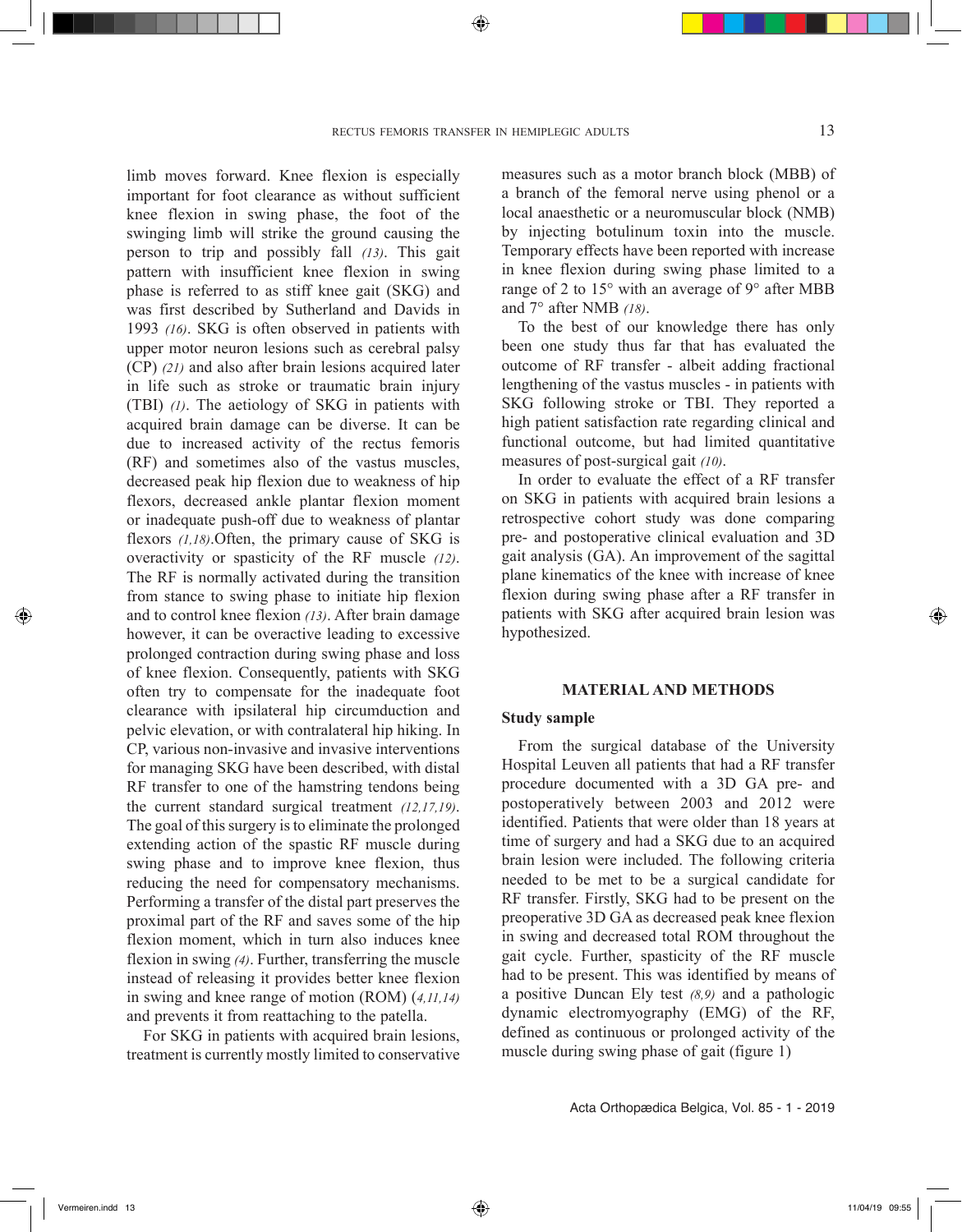⊕



*Fig. 1.* — Example of pathological surface electromyography (sEMG) collected from the rectus femoris during one gait cycle. The bars indicate the pathological (red) and typical (blue) timing of sEMG activation

If the patient presented with ankle plantar flexion and knee recurvatum (due to pathological plantar flexion/knee extension couple), treatment of the equinus was done first and the patient was re-evaluated to decide on the necessity of a RF transfer. Typically, patients that did not have an improvement of SKG after intensive rehabilitation and conservative treatment were referred to the surgical department. Exclusion criteria were concomitant osteotomies of the lower limbs, as the alteration in lever-arms changes gait drastically, a psoas lengthening, which also might change the beginning of swing phase, or the absence of a qualitative good pre- and postoperative gait analysis. Previous or concomitant soft tissue surgeries such as gastrocnemius or Achilles tendon lengthening's were not exclusion criteria.

# **Surgical procedure**

All RF transfers were performed by a senior orthopaedic surgeon (AVC). In all transfers, the RF muscle was dissected completely free from the vastus muscles, allowing the RF to function on its own and creating a straight transfer trajectory. The transfer of the RF was made to the gracilis or the semitendinosus muscle and fixed using

Acta Orthopædica Belgica, Vol. 85 - 1 - 2019

the Pulvertaft weave technique with the knee in 30° flexion to achieve the necessary amount of tension (figure 2). The beneficial outcome of transferring the distal RF to either knee flexor has been demonstrated, indicating that this decision can be based on surgeon preference, dimensions of the hamstrings tendons or possible concomitant procedures *(15)*. To avoid creating an extension contracture or inadequacy of the vastus medialis, the gap between the vastus lateralis and medialis muscles was closed over the vastus intermedius muscles with the knee in 90° flexion.



*Fig. 2.* — Sagittal view of the knee showing a distal rectus femoris transfer to one of the hamstring tendons. The tendons are fastened to one another using the Pulvertaft weave technique.

Postoperative protocol consisted of use of a passive motion machine for the first two weeks to prevent the transferred muscle from adhering due to scar tissue. During this healing period the patient used a knee immobilizer allowing immediate full weight bearing. Thereafter, gait rehabilitation was done focusing on hip and knee flexion during swing.

### **Measurements**

Retrospective data from the clinical exam (CE) and 3D GA that were obtained before and after the RF transfer procedure were collected.

All subjects underwent a standardized full clinical lower limb assessment by a trained physical therapist on the day of the GA, including hip, knee and ankle passive and active ROM, strength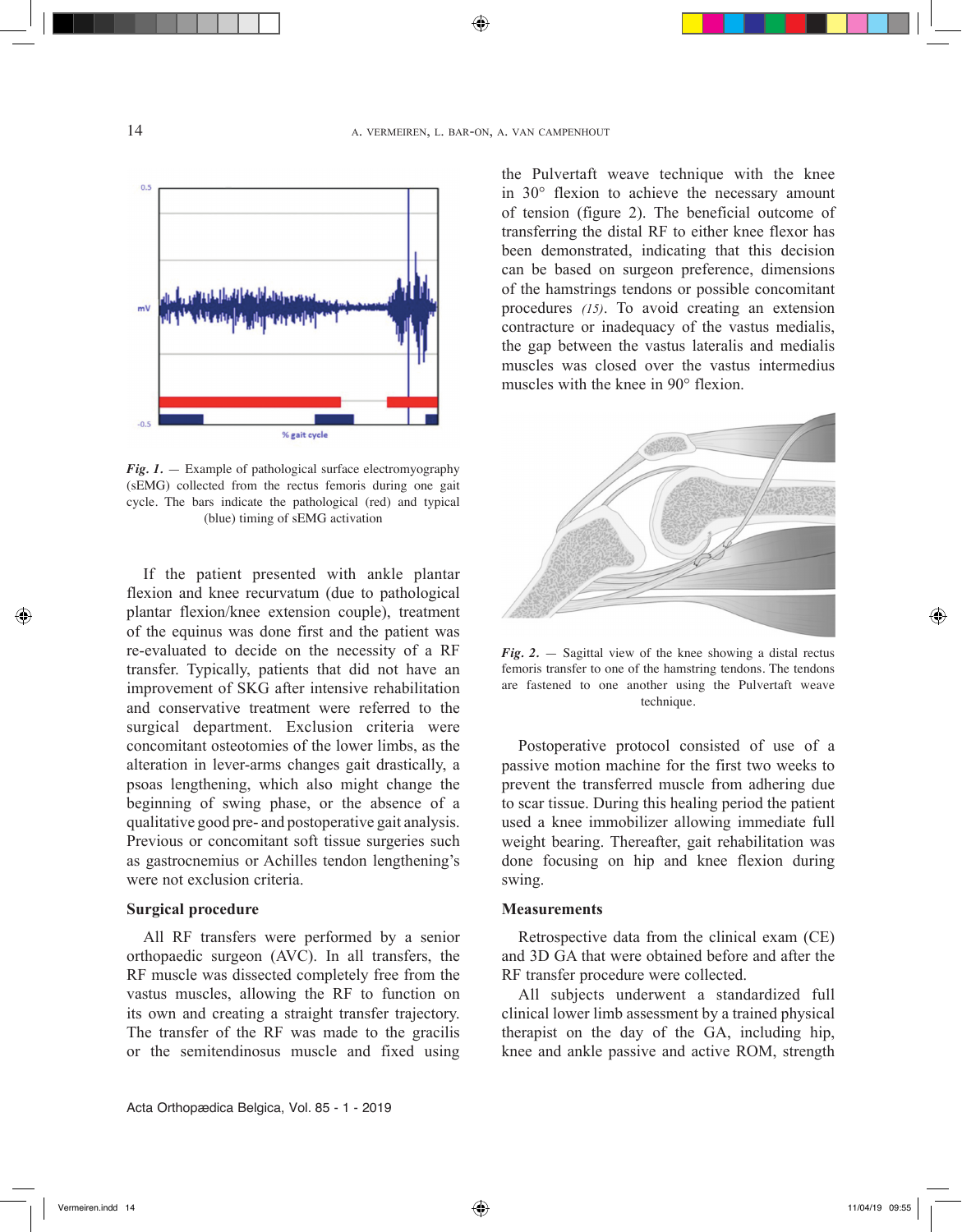as assessed with the manual muscle testing scale (MMT) *(7),* selectivity assessed with selective motor control scale (SMC) *(5)* and spasticity of the RF, with the Duncan Ely test *(9)*.

Subjects walked barefoot on a 10m walkway at self-selected comfortable speed. Spatiotemporal, kinematic and kinetic measurements were collected using a VICON system with 8 infrared cameras (Nexus capturing system measuring at 100 Hz, with lower limb Plug-In-Gait marker set, VICON, Oxford Metrics, Oxford, UK) and two AMTI force plates (Advanced Mechanical Technology, Inc., Watertown, MA, USA). Surface EMG (sEMG) data was collected from the RF and vastus lateralis muscles on both limbs using a telemetric Zerowire system (Cometa, Milan, IT) at a sample rate of 2000 Hz. sEMG electrodes were placed according to a standardized procedure *(6)*. At least three valid barefoot walking trials with good marker visibility and an artefact-free sEMG signal were collected and the results for these trials were averaged before further analysis. Relevant CE, spatiotemporal, kinematic, and kinetic parameters (table I) were selected. The presence of pathological EMG activity was visualised per gait cycle and qualitatively described. Compensatory gait movements (i.e. leg circumduction and hip hiking) were derived from video analysis. A comparison of ROM and gait parameters before and after surgery was done and tested for clinical significance using the Wilcoxon Signed Rank test because of small sample size and a non-normal data distribution. Pre- and postoperative scores on the Duncan Ely, MMTS and SMC scale were compared using the Fisher exact test. Statistical significance was defined as  $p < 0.05$ .

This study was approved by the ethical committee of the university hospital (MP01846).

### **RESULTS**

In the 10 year period a total of 116 patients had RF transfer procedure of which 65 had a bilateral procedure, bringing the total to 181 RF transfers. Only 14 were done in adults with acquired brain lesions; the others were mostly CP patients. Four patients were excluded: 1 had inadequate GA quality preoperatively, 2 had a concomitant femur derotation procedure and 1 patient had a hip fracture with problematic healing 6 months after the RF transfer.

All ten subjects, 4 men and 6 women, had a right hemiplegia and were on average 40±29 old at the time of surgery. Eight had developed SKG following stroke and two following TBI. Time between the incident and the pre-operative analysis was at least one year with an average of 1517 days (SD 1906 days). Time between surgery and the post-operative analysis was at least four months with an average of 320 days (SD 256 days). Seven of the ten subjects underwent concomitant lengthening of the gastrocnemius aponeurosis or the Achilles tendon on the affected side because of lack of ankle dorsiflexion on CE. None of these patients demonstrated knee hyperextension during stance phase in the preoperative GA.

# **Clinical examination**

Passive and active ROM of the knee and hip remained unchanged. The number of patients scoring one or less on the Duncan Ely for assessing RF spasticity of the RF halved postoperatively. Knee extensor strength improved significantly post-transfer. The number of subjects scoring 3+ or higher for knee flexors and hip flexors strength remained the same or increased slightly. The same was true for selective motor control of these muscle groups. (table I).

# **Spatiotemporal parameters**

Walking speed increased significantly postoperatively. There was a small, but statistically not significant, increase in cadence, step and stride length (Table I).

### **Kinematics**

Peak knee flexion in swing, total knee ROM during gait and knee flexion velocity at toe-off increased significantly (table I). Results of the individual patients are presented in able 2, demonstrating an improved knee flexion in swing in every patient. (table II). Median timing of peak knee flexion decreased slightly with the interquartile range almost three times as narrow post-operatively but not statistically significant (table I). There was no significant change in peak hip flexion. Most postoperative kinematic

Acta Orthopædica Belgica, Vol. 85 - 1 - 2019

Vermeiren.indd 15 11/04/19 09:55

◈

⊕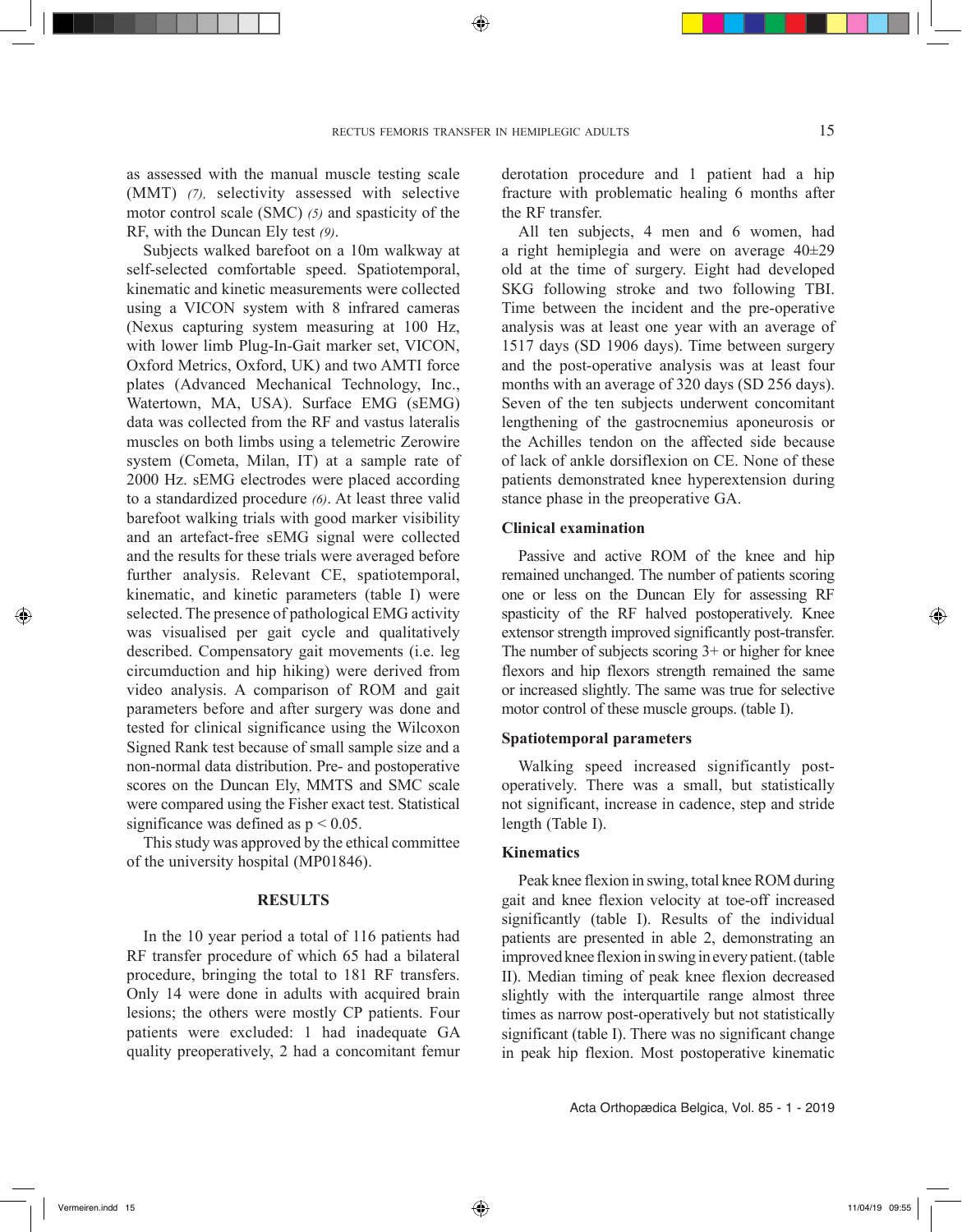# 16 a. vermeiren, l. bar-on, a. van campenhout

| Parameters                                                | Preoperative    | Postoperative   | p-value  |
|-----------------------------------------------------------|-----------------|-----------------|----------|
| Clinical exam $(n=10)$                                    |                 |                 |          |
| Hip flexion ROM (deg)                                     | 125(0)          | 125(0)<br>1,000 |          |
| Hip extension ROM (deg)                                   | 0(0)            | 0(0)            | 0,180    |
| Knee flexion ROM (deg)                                    | 130(0)          | 130(0)          | 0,317    |
| Knee extension ROM (deg)                                  | 0(5)            | 5(5)            | 0,739    |
| Ankle ROM -knee in 0deg (deg)                             | 2.5(8.75)       | 5(8.75)         | 0,057    |
| Ankle ROM - knee in 90 deg (deg)                          | 7.5(5)          | 15(7.5)         | $0.008*$ |
| Duncan Ely spasticity (scale 0-2)                         | 1.5(0.88)       | 0(1)            | 0,683    |
| Knee extension strength (scale 0-5)                       | 4(0)            | 4(0)            | 0,900    |
| Knee extension selectivity (scale 0-4)                    | 1.75(0.5)       | 1.75(0.5)       | 0,800    |
| Knee flexion strength (scale 0-5)                         | 3.25(0.88)      | 3.5(0.5)        | $0.014*$ |
| Knee flexion selectivity (scale 0-4)                      | 1(0.5)          | 1.5(0)          | 0,556    |
| Hip flexion strength (scale 0-5)                          | 3(0.75)         | 3.75(0.5)       | 0,222    |
| Hip flexion selectivity (scale 0-4)                       | 1.5(1)          | 1.5(0.25)       | 0,107    |
| Spatiotemporal parameters (n=10)                          |                 |                 |          |
| Walking speed (m/s)                                       | 0.653(0.40)     | 0.70(0.43)      | $0.028*$ |
| Cadance (strides/min)                                     | 86.65 (33.7.40) | 92.20 (24.99)   | 0,173    |
| Stride length- affected leg (m)                           | 0.93(0.43)      | 0.96(0.34)      | 0,310    |
| Step length- affected leg (m)                             | 0.45(0.30)      | 0.51(0.18)      | 0,080    |
| Kinematics $(n=10)$                                       |                 |                 |          |
| Peak knee flexion in swing (deg)                          | 25.11 (21.73)   | 45.10 (12.90)   | $0.005*$ |
| Timing of peak knee flexion (% gait<br>cycle)             | 75.70 (13.02)   | 72.30 (4.70)    | 0,508    |
| Knee flexion velocity at toe-off<br>$(\text{deg/s})$      | 70.04 (79.66)   | 149.60 (167.98) | $0.005*$ |
| Total knee ROM during gait (deg)                          | 24.10 (13.48)   | 47.41 (25.76)   | $0.005*$ |
| Peak hip flexion (deg)                                    | 35.1 (8.08)     | 40.54(9.61)     | 0,203    |
| Kinetics $(n=7)$                                          |                 |                 |          |
| Knee extension moment at toe-off<br>(Nm)                  | 0.086(0.044)    | 0.060(0.110)    | 0,031    |
| Hip flexion moment at toe-off (Nm)                        | 0.154(0.168)    | 0.237(0.201)    | 0,889    |
| Peak ankle plantar flexion moment in<br>stance phase (Nm) | 0.958(0.316)    | 0.798(0.291)    | $0.043*$ |
| Compensation mechanisms $(n=10)$                          | 8               | $\overline{2}$  | Na       |

### Table I. **—** Pre- and post-operative median and inter quartile range values (IQR)

parameters tended to approximate normal range values, as presented in figure 3.

Only 2 patients out of the 8 that demonstrated compensations for the SKG preoperatively still used them postoperatively.

# **Kinetics**

In three out of ten subjects, measurement of kinetic parameters was not feasible due to the stride length being too short, the stride width being

Acta Orthopædica Belgica, Vol. 85 - 1 - 2019

◈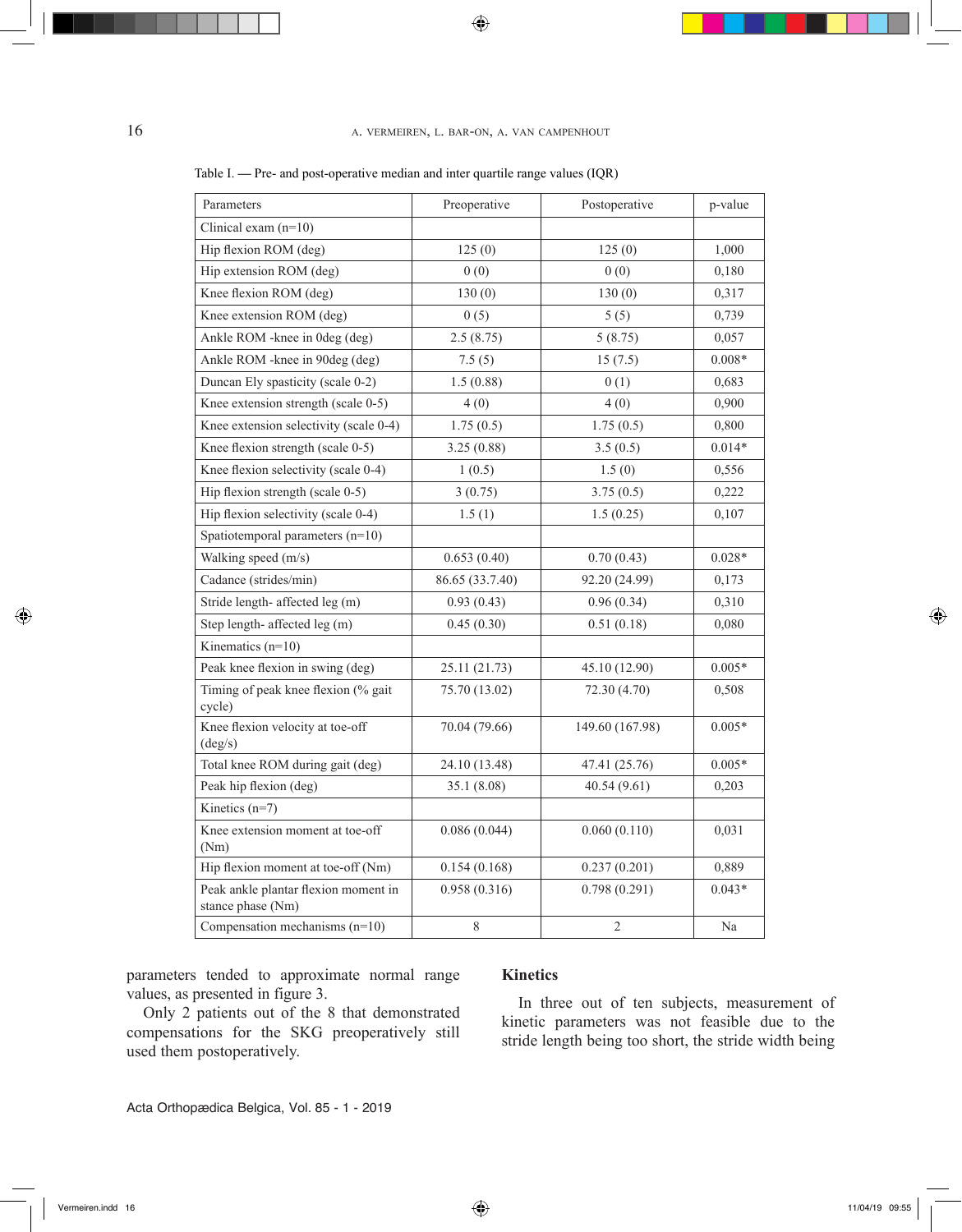$\bigcirc$ 

# rectus femoris transfer in hemiplegic adults 17





too narrow or the walking speed being too low. For the remaining seven patients, no statistical significant changes were found regarding knee extension moment or hip flexion moment at toe-off. Peak ankle planter flexion moment in stance phase  $(-0.21 \pm 0.21$ Nm; p < 0.05) significantly decreased, most likely due to most of the subjects having undergone concomitant gastrocnemius or Achilles tendon lengthening which is known to reduce ankle push-off power *(6)* (table I).

# **Dynamic sEMG**

As required to be a candidate for RF transfer all pts demonstrated pathologic activity of the RF during swing phase, although this activity was often of small amplitude. Also the vastus lateralis muscle presented often with only a minimal EMG activity even at the physiological active phases; only in 2 patients a true pathological activity during swing phase was recorded.

# **DISCUSSION**

Significant kinematic improvements of the knee in swing phase with improved peak knee flexion, improved knee flexion velocity at toe-off and an increase in total knee ROM were found after RF transfer in a cohort of 10 adults with SKG due to acquired brain lesion. These ameliorations were even somewhat better than those reported in studies on RF transfer in CP. Increases in mean peak knee flexion in swing reported by Perry *(12)* and Sutherland et al. *(17)* were 16.0° and 16.2° compared to 19.9° for this adult group. Similar results for mean total knee ROM and knee flexion velocity at toe-off were found.

Acta Orthopædica Belgica, Vol. 85 - 1 - 2019

◈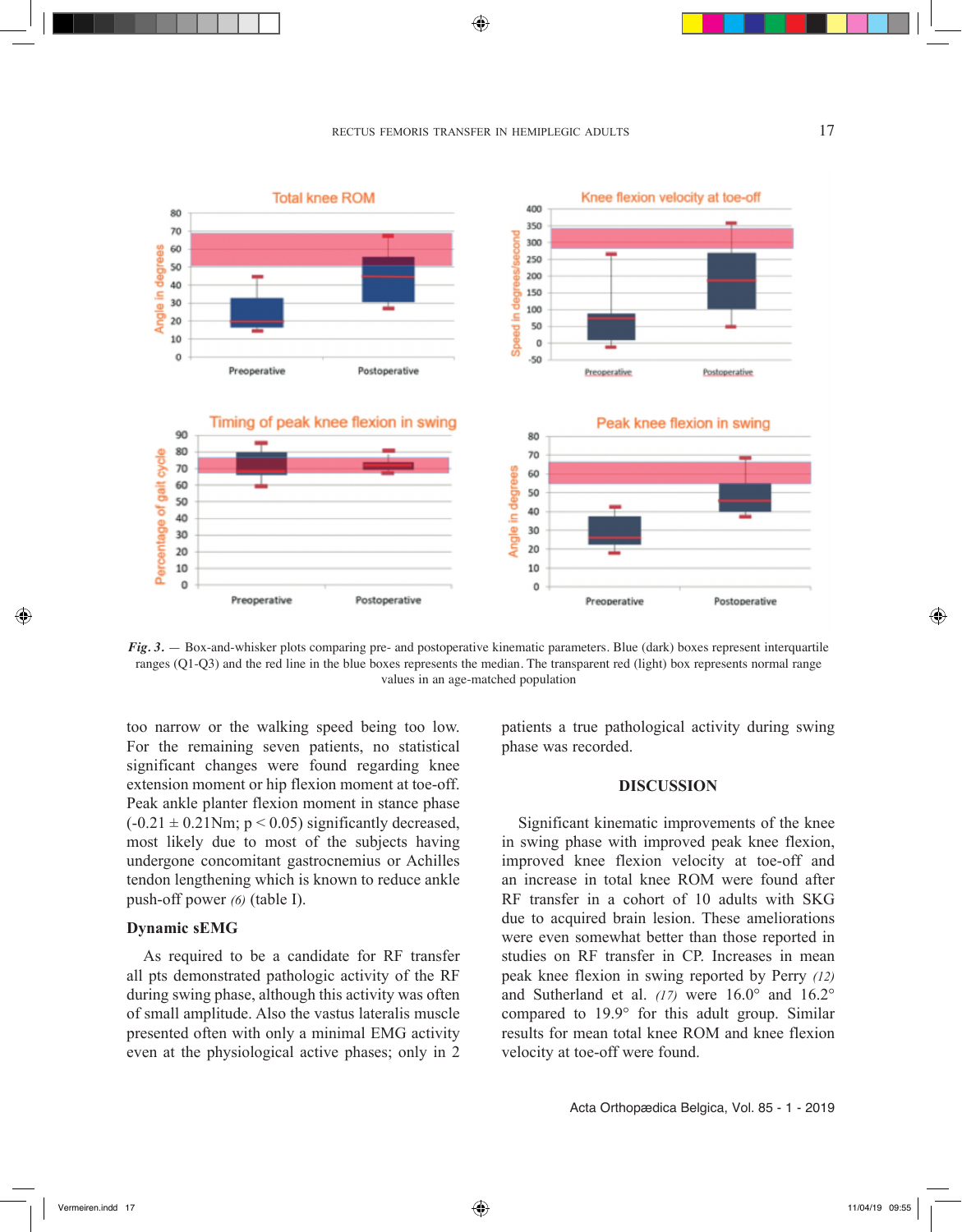◈

| Subject        | <b>PKF</b> | Total knee ROM | <b>KFV</b> |
|----------------|------------|----------------|------------|
|                | (deg)      | (deg)          | (deg/s)    |
| $\mathbf{1}$   | 38.16      | 34.63          | 160.5      |
| $\mathfrak{2}$ | 13.54      | 17.15          | 66.84      |
| $\mathfrak{Z}$ | 21.68      | 13.48          | 93.37      |
| $\overline{4}$ | 14.43      | 17.75          | 107.25     |
| 5              | 15.45      | 13.75          | 103.4      |
| 6              | 43.33      | 47.16          | 265.76     |
| 7              | 14.72      | 20.4           | 113.93     |
| 8              | 22.16      | 13.52          | 37.25      |
| 9              | 14.65      | 13.71          | 19.04      |
| 10             | 1.01       | 16.21          | 135.3      |
| Median         | 15.09      | 16.68          | 105.33     |
| IQR            | 7.56       | 6.02           | 56.48      |

Table II. — Improvement of sagittal plane knee kinematics for the individual patients

Knee extensor strength, both in clinical exam (MMT) and in gait (knee extension moment at toeoff), was well maintained (or even improved) and did not suffer from the lack of the RF in the knee extensor apparatus after the transfer. Further, no significant change in peak hip flexion or hip flexion moment at toe-off was noted, indicating that the impact of RF transfer on hip flexion is minimal.

While walking velocity increased, only a slight but not statistically significant increase, in stride length was observed. This probably reflects the lack of strength in pull- and push-off and lack of balance and selectivity which is common in patients with gait problems due to upper motor neuron lesions. Slow speed and limited stride length is a known factor in limiting knee flexion in swing. But even with a remaining limited stride length, the patients were able to demonstrate better knee flexion in swing postoperatively, which demonstrates that the spasticity of the RF truly limited knee flexion in swing and could be corrected by a transfer of this muscle.

The same is true for the significant decrease in ankle plantar flexion moment in the postoperative gait. As 7 out of 10 patients needed a lengthening of the plantar flexors, a decrease in ankle plantar flexion moment was inevitable. Despite the fact that reduced ankle push-off power is also described as a possible cause of SKG *(18,6)*, even patients that underwent the combination of RF transfer and lengthening of plantar flexors had an improved knee ROM. Single event multilevel surgery will correct multiple levels in the same surgical episode if multiple problems coexist. It will allow the patient to demonstrate an optimal gait corrected were possible at all levels needing only one surgical episode and one postoperative rehabilitation.

It is important to note however that patients with short and/or spastic plantar flexors can walk with a pathological plantar flexion/knee extension couple leading to a recurvatum knee during stance *(18)*. The hyperextended knee might then have problems moving adequately into knee flexion at the beginning of swing. After correction of the ankle equinus and secondary knee recurvatum gait, SKG can resolve if there is no coexistent RF spasticity. In such cases it is important to treat the equinus first, conservatively if possible, before deciding to add a RF transfer in a later stage if still necessary. None of the included patients presented with knee hyperextension preoperatively as they already passed this selection.

Namdari et al. reported on a RF transfer with fractional lengthening of the vastus muscles in 37 patients with SKG following stroke or TBI *(10)*. Using clinical observation, they reported an insignificant increase of knee flexion from 8° (0-15°) to 33° (20-50°) in 21 patients. No patients reported weakness or buckling after the combination of RF transfer with lengthening of the vastus muscles. However, in this study it was not specified how kinematics or strength were assessed. It is therefore

◈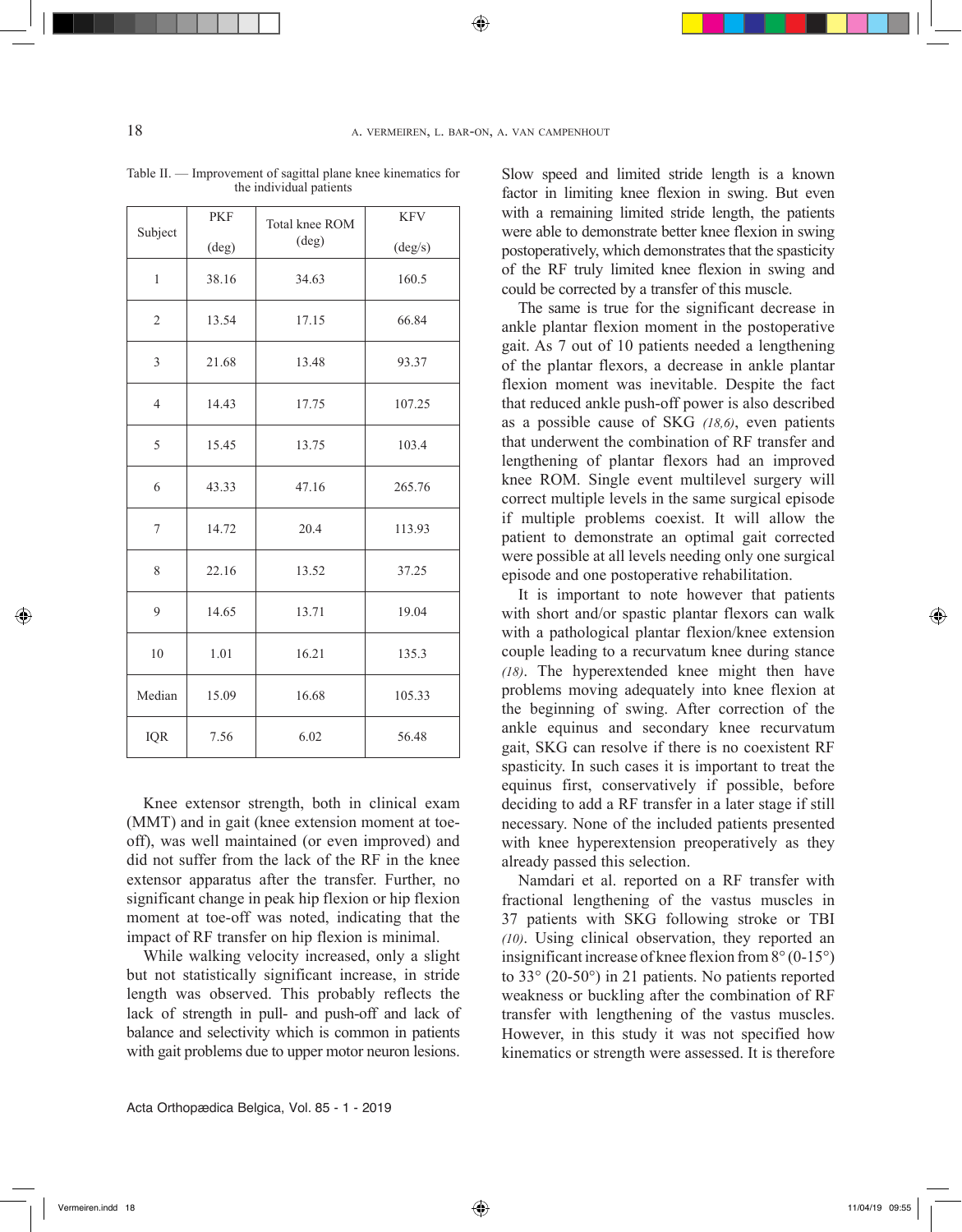hard to compare to the current findings or to make conclusions on the necessity and outcome of adding a procedure to the vastus muscles. The concomitant spasticity of the vasti and secondary shortening has been demonstrated in patients with acquired brain lesion so adding this procedure might be an option for those patients with spastic short vasti. As a quantitative evaluation of the sEMG of the vasti was not done, neither by Namdari et al *(10)*, nor in the present study, further study is necessary to demonstrate whether adding a vastus procedure in certain patient might further improve outcome.

### **Study limitations**

Use of a retrospective design with limited followup, lack of a control group and lack of measures of functional outcome are limitations to this study. While the majority of parameters from CE and GA showed a trend towards improvement, the small sample size may have limited findings of statistical significance. As the average follow-up is limited to about 7 months, the long lasting effect of the transfer has not been demonstrated in patients with acquired brain injury. In patients with CP long term results showed that the improvement is maintained *(3)*. SKG limits clearance of the foot during swing phase thereby causing tripping and falling and limiting a functional gait. The patients from this study mentioned feeling more comfortable walking on uneven surfaces after the RF transfer, but their functional gain was not assessed quantitatively.

# **CONCLUSION**

This study provides the first quantitative evidence of significant improvements in sagittal knee kinematics thereby demonstrating that a RF transfer has a valid potential to improve gait in patients with SKG following stroke or TBI. Therefore, transfer of knowledge from the surgical treatment developed for SKG in patients with CP to adults with acquired brain injury can be made.

Despite a yearly increase in the stroke-population and the fact that 17 to 46% of first-time stroke patients suffer from lasting spasticity – with a detrimental effect on quality of life and daily functioning *(20)* - the majority of these patients

are still treated conservatively with often limited results. By adding knowledge about gait-improving surgery for this patient group, more patients might be evaluated for surgery and receive a RF transfer to improve their SKG.

#### **Acknowledgements**

The authors declare no conflict of interest. Personal grant from the Flemish research foundation (FWO), grant number 12R4215N for Lynn Bar-On.

### **REFERENCES**

- **1. Campanini I, Merlo A, Damiano B.** A method to differentiate the causes of stiff-knee gait in stroke patients. *Gait Posture* 2013 ; 38 : 165-9.
- **2. Delp SL, Zajac FE.** Force- and moment-generating capacity of lower-extremity muscles before and after tendon lengthening. *Clin Orthop Relat Res* 1992 ; 247-59.
- **3. Dreher T, Wolf SI, Maier M** *et al.* Long-term results after distal rectus femoris transfer as a part of multilevel surgery for the correction of stiff-knee gait in spastic diplegic cerebral palsy. *J Bone Joint Surg Am* 2012 ; 94 : e142(1-10).
- **4. Fox MD, Reinbolt JA, Ounpuu S, Delp SL.** Mechanisms of improved knee flexion after rectus femoris transfer surgery. *J Biomech* 2009 ; 26 ; 42 : 614-9.
- **5. Gage JR, Schwartz MH, Koop SE, Novacheck TF.** (2009). The identifaction and treatment of gait problems in cerebral palsy. *Clinics in Developmental Medicine* No. 180-181, Mac Keith Press, London, 2009.
- **6. Hermens HJ, Freriks B, Disselhorst-Klug C, Rau G.**  Development of recommendations for SEMG sensors and sensor placement procedures. *J Electromyogr Kinesiol*  2000 ; 10 : 361-74.
- **7. Hislop HJ, Avers D, Brown M.** Daniels and Worthingham's muscle testing: techniques of manual examination and performance testing, 9th edition, Elsevier, Amsterdam, 2013.
- **8. Kay RM, Rethlefsen SA, Kelly JP, Wren TA.** Predictive value of the Duncan-Ely test in distal rectus femoris transfer. *J Pediatr Orthop* 2004 ; 24 : 59-62.
- **9. Marks MC, Alexander J, Sutherland DH, Chambers HG.** Clinical utility of the Duncan-Ely test for rectus femoris dysfunction during the swing phase of gait. *Dev Med Child Neurol* 2003 ; 45 : 763-8.
- **10. Namdari S, Pill SG, Makani A, Keenan MA.** Rectus femoris to gracilis muscle transfer with fractional lengthening of the vastus muscles: a treatment for adults with stiff knee gait. *Phys Ther* 2010 ; 90 : 261-8.
- **11. Ounpuu S, Muik E, Davis RB 3rd, Gage JR, DeLuca PA.** Rectus femoris surgery in children with cerebral palsy. Part II: A comparison between the effect of transfer

Acta Orthopædica Belgica, Vol. 85 - 1 - 2019

⊕